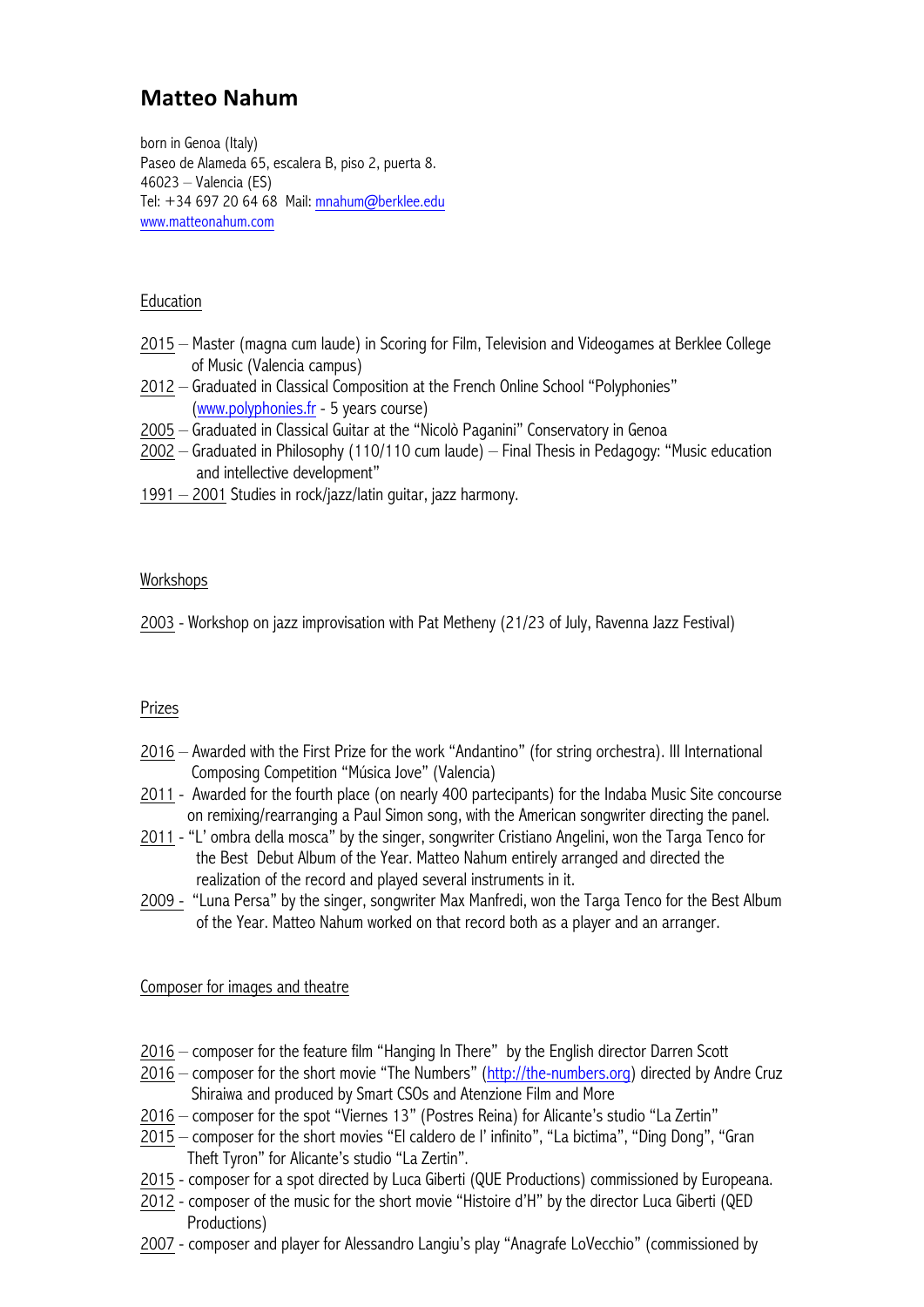Festambiente Sud). The show toured extensively in Italy.

- 2007/2008 (with Valnades Art) composer of the music for the short movies "Pizunera" (awarded with the second prize at the Future Film Festival in Bologna) and "Pizunera 2", produced by Loop s.r.l. (Bologna, Italy)
- 2007 composer of the music and player for the dance performance "Pista Improvvisa" by Francesca Zaccaria and Giovanni di Cicco (commissioned by the "Corpi Urbani" festival in Genoa)
- 2007 (with V. Art) composer and player for Alessandro Langiu's play "Di figlio padre, di figlia madre".
- 2006 composer and player for Alessandro Langiu's play "8 Mesi in Residence". The show toured extensively in Italy.
- 2005 composer for Federico Brondi Zuninos first video installation
- 2005 composer and player for "Le storie di Gea", show for children written and performed by the company "Baraonda" in Genoa.
- 2005 (with Valnades Art) player and author of Alessandro Langiu's play "Il Muro invisibile di Poseidone"
- 2004 (with V. Art) player and author for Angela Malfitano and Vincenzo di Maio's play "Europa 25"
- 2004 composer of the music and player for Alessandro Langiu's play "25000 Granelli di Sabbia" (directed by Emanuela Giordano)
- 2002 (with M.Leveratto of Valnades Art) guitar player and composer of the music for the actress Federica Granata's show "Voci dal Mediterraneo".
- 2002 (with Valnades Art) actor, guitar player, composer of the music for the short movie "Geografie di Maggio" of the dancer, choreographer and director Giulio De Leo.
- 2001 (with Max D' Adda of Valnades Art) composer of the music for Urana Marchesini's show "Relitti Rieletti" (directed by Jean Mening).

## Arranger/Composer

- 2016 Arranger for the upcoming records of the Italian singer-songwriters Chiara Jerì and Cristiano Angelini
- 2012 Arranger of the string quartet (as well as guitar player) on the live record "Sarò libero" of the singer-songwriter Fabrizio Zanotti.
- 2010 Arranger and artistic producer of the record "L' ombra della mosca" by the singer-songwriter Cristiano Angelini, awarded with the Targa Tenco for the Best Debut Record of the Year.
- 2008 Arranger for Max Manfredi in the record "Luna Persa" that, in 2009, won the Targa Tenco as the Best Album of the Year.

## Guitarist / Composer

- 2014 Guitar player in the Z-Band lead by Fabio Zuffanti. The band performed in Europe and Canada and published one live record.
- 2007-present Founder member, composer, arranger and player in the project "Nanaue" (with Emiliano Deferrari). The band toured and recorded one record other than being request for many different tribute-records by the Mellow Yellow label.
- 2009-2012 Founder member and guitarist in the Peter Gabriel tribute band "Wallflower" that debuted as an opening act for David Rhodes (Peter Gabriel guitarist)
- 2009 Guitar player for Milano Classica in the operatic-show "Ferrovia Soprelevata" composed by Luciano Chailly and Dino Buzzati and performed in the renowned Teatro Piccolo of Milan.
- 2009-2013 Member and later collaborator of the progressive-rock band La Maschera di Cera. With them he toured in Italy and participated to the Progday Festival in the U.S.A. other than recording two records.
- 2008-2014 Guitar player and live musician for many projects related to the progressive-rock composer Fabio Zuffanti
- 2007 Guitar player for the band "Barrio Elettrico" lead by the composer-singer-percussionist Esmeralda Sciascia (Trilok Gurtu band, Mau Mau, Voci Atroci)